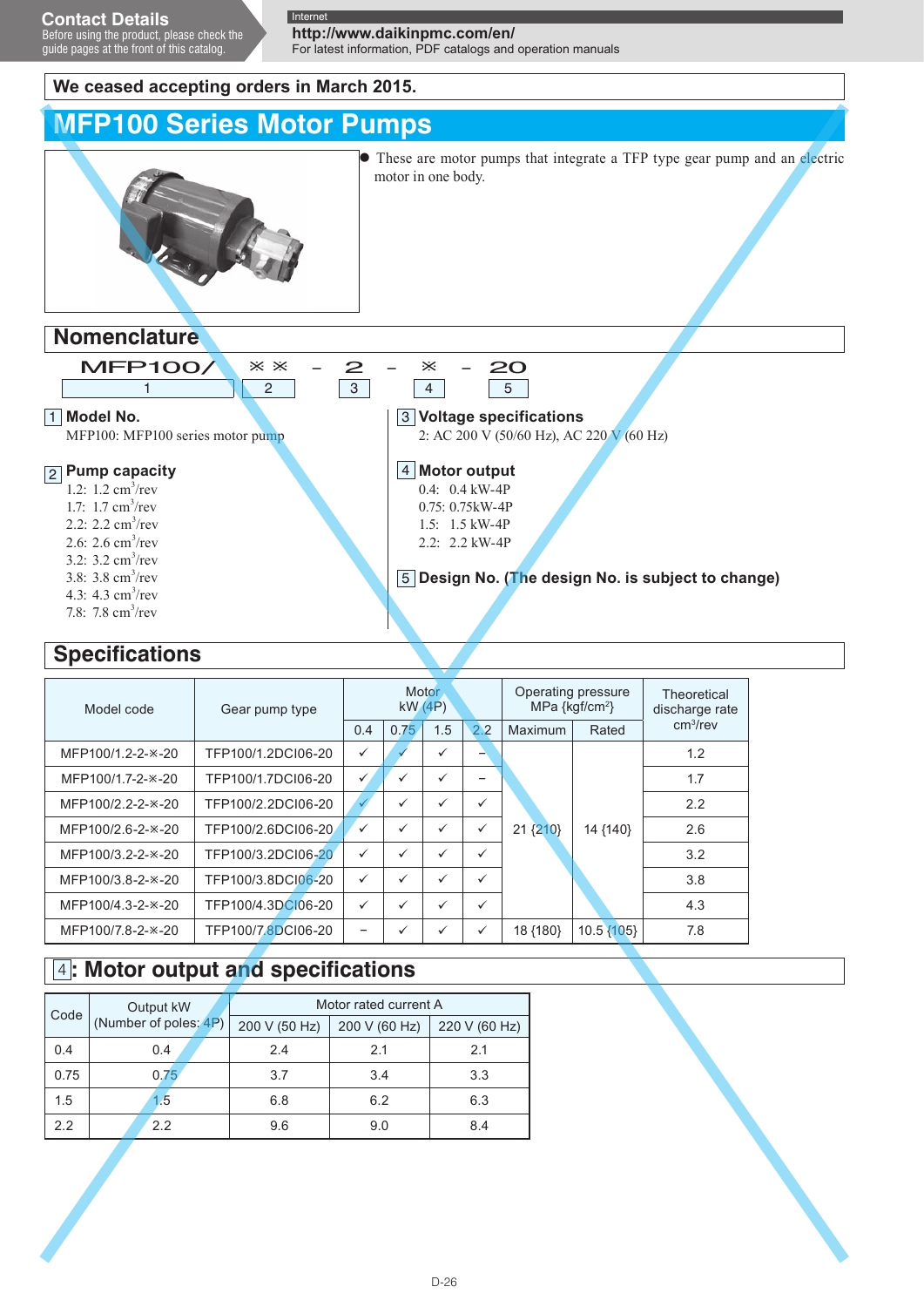# **http://www.daikinpmc.com/en/**

For latest information, PDF catalogs and operation manuals

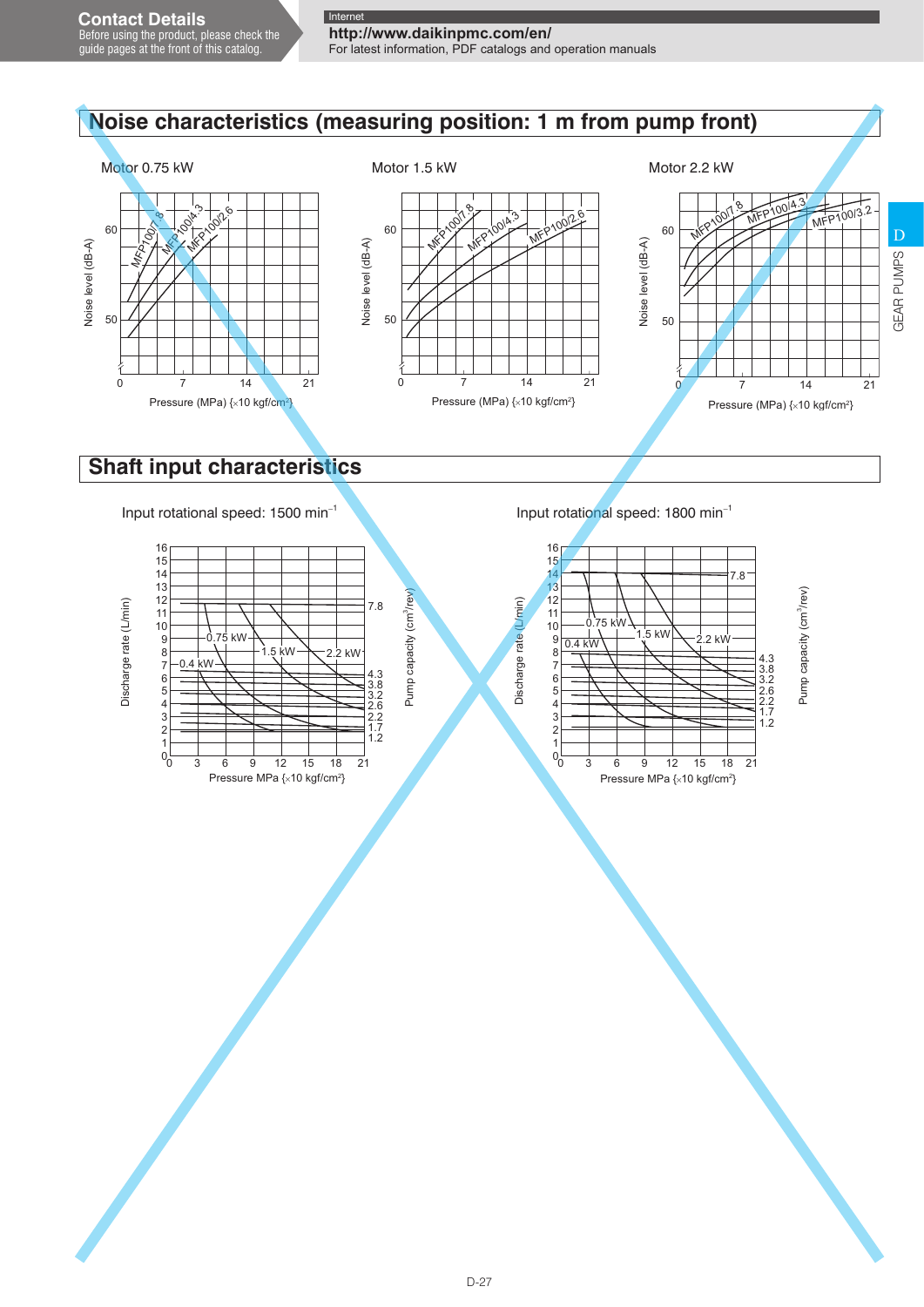Before using the product, please check the guide pages at the front of this catalog.

**http://www.daikinpmc.com/en/** For latest information, PDF catalogs and operation manuals